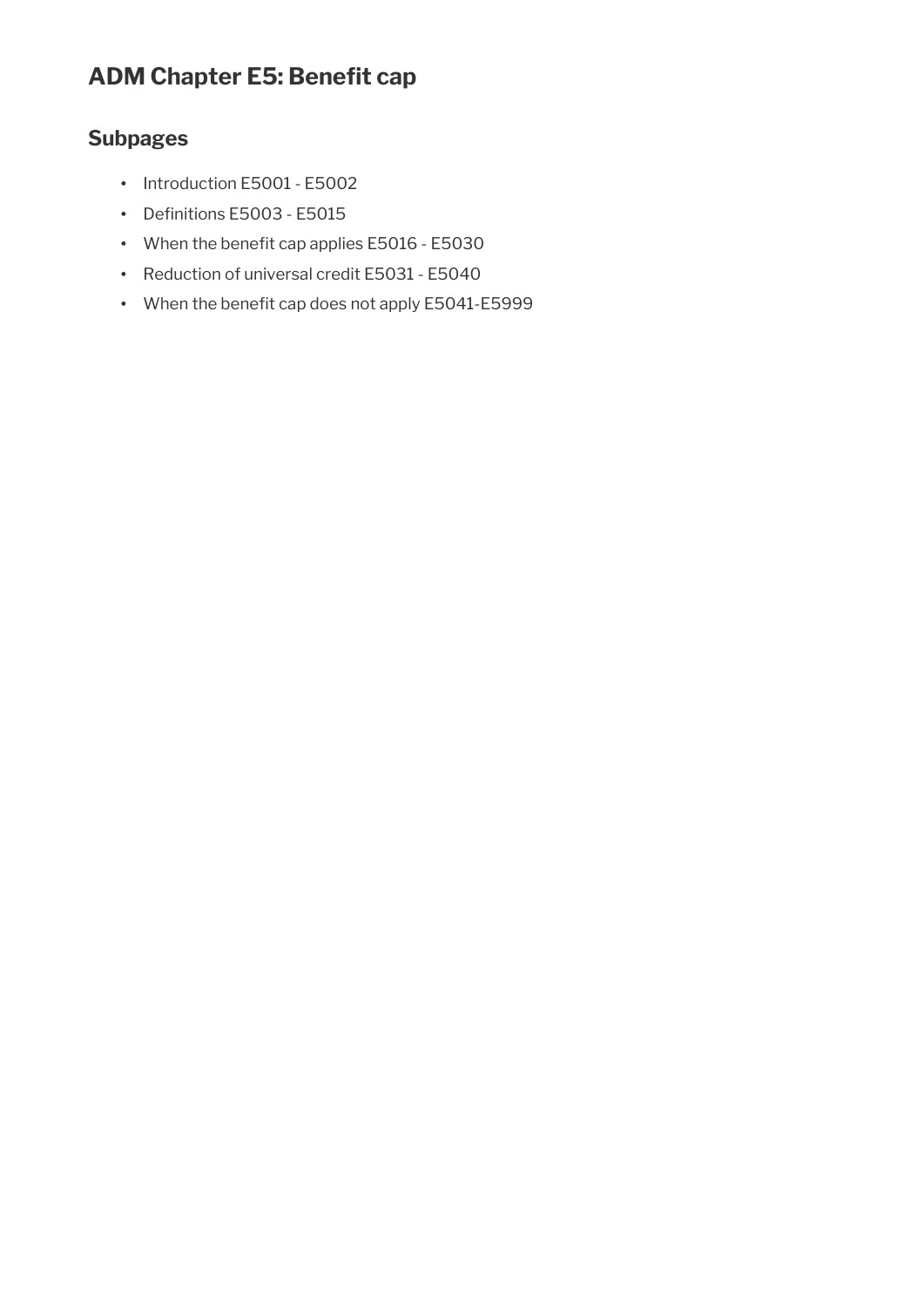# **Introduction E5001 - E5002**

# **Introduction**

E5001 This Chapter gives guidance on the BC. The BC is applied to welfare benefits to which a

**1.** single person **or**

**2.** couple

is entitled $^1$ .

1 WR Act 12, s 96(1)

E5002 The BC applies

**1.** where a

**1.1** single person has **or**

**1.2** couple have

total entitlement to welfare benefts which exceeds the relevant amount during the reference period **and**

**2.** to reduce the entitlement to welfare benefits where **1.** applies by an amount

**2.1** up to **or**

**2.2** equalling

the excess during any period which is of the same length as the reference period $^1\!$ 

**Note:** In childcare cases the excess is minus the childcare costs element<sup>2</sup> (see [E5031](https://intranet.dwp.gov.uk/manual/advice-decision-making-adm/reduction-universal-credit-e5031-e5040)).

1 WR Act 12, s 96(2); 2 UC Regs, reg 81(1)(b)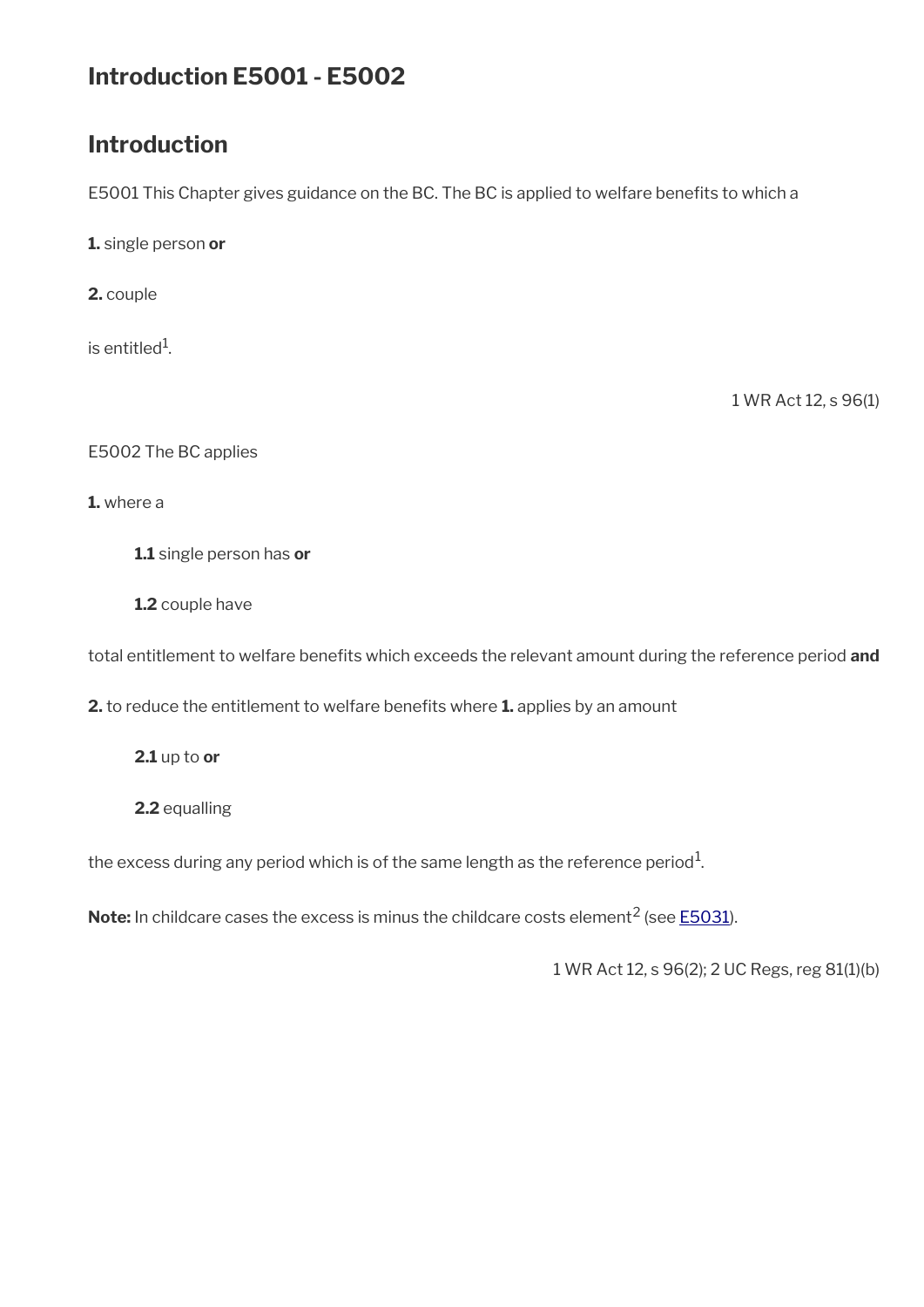# **Defnitions E5003 - E5015**

[Reference period](#page-2-0) E5005

[Relevant amount](#page-3-1) E5006

[Applicatble annual limit](#page-3-0) E5007

[Resident in Greater London](#page-4-2) E5008

[Meaning of Greater London](#page-4-1) E5009

[Meaning of dwelling](#page-4-0) E5010

[Accommodation that the claimant normally occupies as their home](#page-5-2) E5011

[Single person](#page-5-1) E5012

Welfare benefits E5013 - E5015

E5003 E5004 – E5013 give guidance on terms used for BC purposes.

#### **Couple**

E5004 Couple means

**1.** joint claimants<sup>1</sup>or

**2.** a single claimant who is a member of a couple<sup>2</sup> and also the other member of that couple<sup>3</sup>.

References to a couple includes each member of that couple individually<sup>4</sup>.

**Note:** See Chapter E2 for guidance on when a single claimant is a member of a couple.

1 UC Regs, reg 78(2)(a); 2 WR Act 12, s 39; 3 UC Regs, reg 78(2)(b); 4 reg 78(2)

# <span id="page-2-0"></span>**Reference period**

E5005 The reference period is the assessment period for an award of UC $^{\rm 1}$ .

**Note:** See Chapter E2 for guidance on the meaning of assessment period.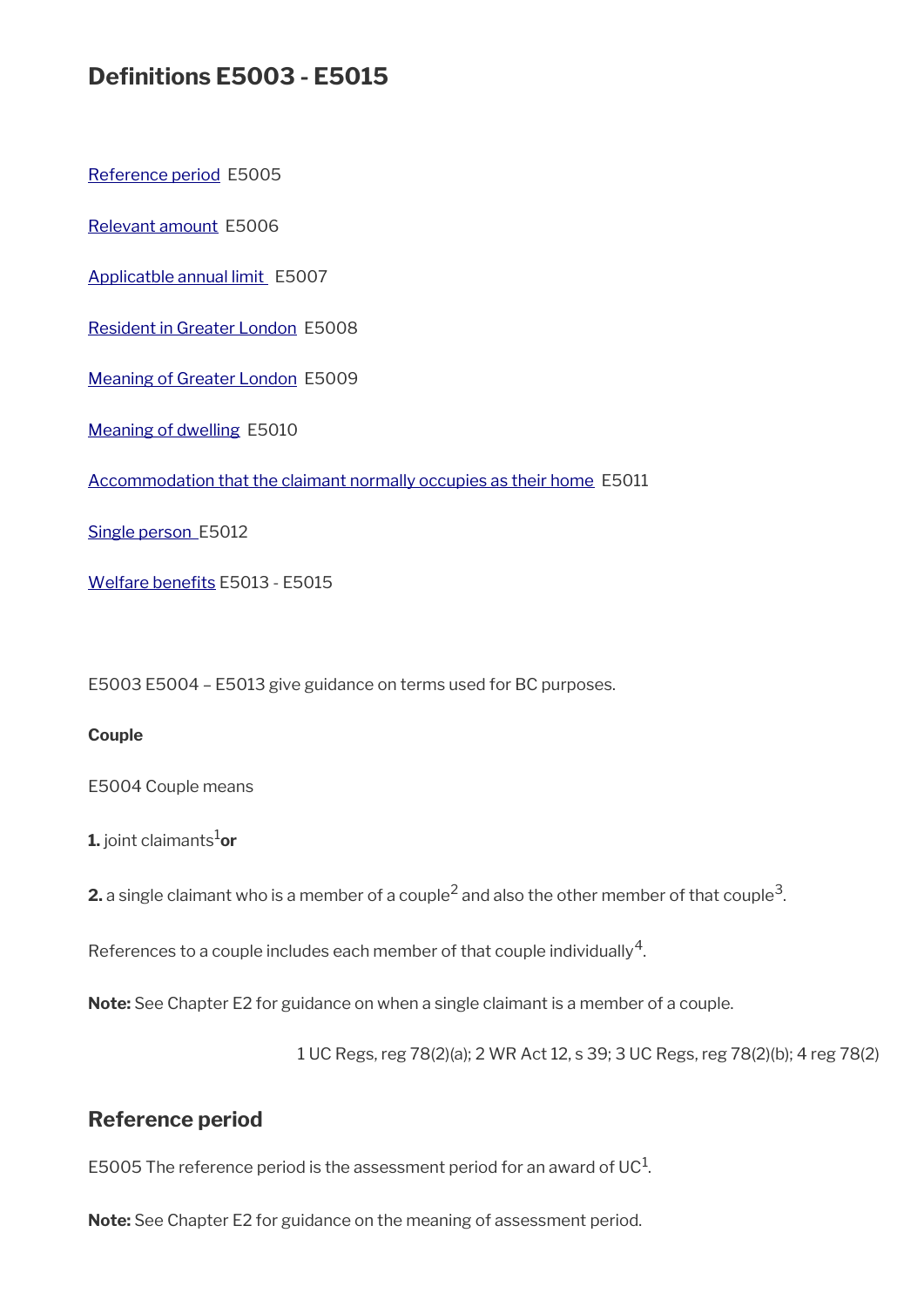## <span id="page-3-1"></span>**Relevant amount**

E5006 The relevant amount is determined by dividing the applicable annual limit by  $12^1$ .

**Note:** Where the calculation results in a fraction of a penny, it is disregarded if it is less than half a penny and otherwise is treated as a penny<sup>2</sup>.

1 UC Regs, reg 80A(1); 2 reg 6

# <span id="page-3-0"></span>**Applicable annual limit**

E5007 The applicable annual limit is

**1.** £15,410 for a single claimant resident in Greater London who is not responsible for a child or qualifying young person1**or**

## **2.** £23,000 for

**2.1** joint claimants where either of them is resident in Greater London<sup>2</sup>or

**2.2** a single claimant resident in Greater London who is responsible for a child or qualifying young person3**or**

**3.** £13,400 for a single claimant not resident in Greater London who is not responsible for a child or qualifying young person4**or**

## **4.** £20,000 for

**4.1** joint claimants not resident in Greater London<sup>5</sup>or

**4.2** a single claimant not resident in Greater London who is responsible for a child or qualifying young person<sup>6</sup>.

**Note 1:** The monthly equivalents are £1,284.17 and £1,916.67 for people living in Greater London and £1,116.67 and £1,666.67 for people living in the rest of GB.

Note 2: Before 7.11.16 or the first day of the next UC assessment period beginning after that date, where appropriate, the amounts were £2167 for joint claimants or a single claimant who is responsible for a child or qualifying young person and £1517 for a single claimant who is not responsible for a child or qualifying young person.

**Note 3:** See Chapter F1 for the meaning of child and qualifying young person.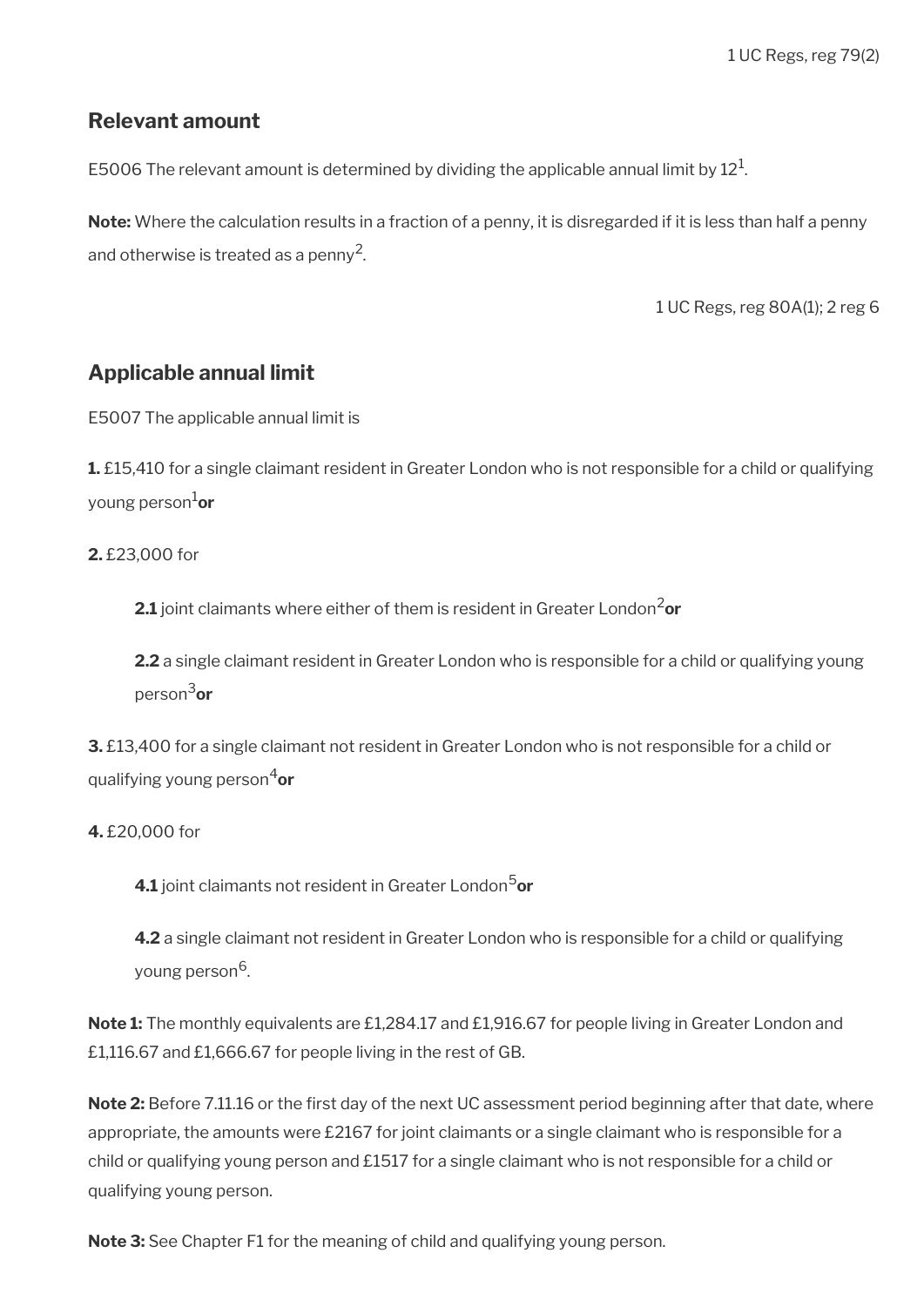**Note 4:** Where a member of a couple makes a claim for UC as a single person<sup>7</sup> who is not responsible for a child or qualifying young person, the relevant amount is that at **1.** or **3.**.

1 WR Act 12, s 96(5A)(a); UC Regs, reg 80A(2)(a); 2 WR Act 12, s 96(5A)(a); UC Regs reg 80A(2)(b)(i); 3 WR Act 12, s 96(5A)(a); UC Regs, reg 80A(2)(b)(ii); 4 WR Act 12, s 96(5A)(b); UC Regs, reg 80A(2)(c); 5 WR Act 12, s 96(5A)(b); UC Regs, reg 80A(2)(d)(i); 6 WR Act 12, s 96(5A)(b); UC Regs, reg 80A(2)(d)(ii); 7 reg 3(3)

# <span id="page-4-2"></span>**Resident in Greater London**

E5008 A claimant is resident in Greater London if

**1.** where the HCE is included in the claimant's UC award

**1.1** accommodation in respect of which the claimant meets the occupation condition is in Greater London1**or**

**1.2** the claimant is in receipt of HB in respect of a dwelling in Greater London<sup>2</sup>or

**2.** where the HCE is not included in the claimant's UC award

**2.1** accommodation that the claimant normally occupies as their home is in Greater London<sup>3</sup>or

**2.2** where there is no accommodation that the claimant normally occupies as their home, the Jobcentre Plus office to which the Secretary of State has allocated their UC claim is in Greater London<sup>4</sup>.

**Note:** See E5009 for the meaning of Greater London, E5010 for the meaning of dwelling and E5011 for guidance on accommodation that the claimant normally occupies as their home.

1 UC Regs, reg 80A(3)(a)(i); 2 reg 80A(3)(a)(ii); 3 reg 80A(3)(b)(i); 4 reg 80A(3)(c)

# <span id="page-4-1"></span>**Meaning of Greater London**

E5009 Greater London is the 32 London boroughs and the City of London.

# <span id="page-4-0"></span>**Meaning of dwelling**

E5010 For the purpose of E5008 **1.2**, dwelling means a place where a person lives. The place can be

**1.** all or part of a building **and**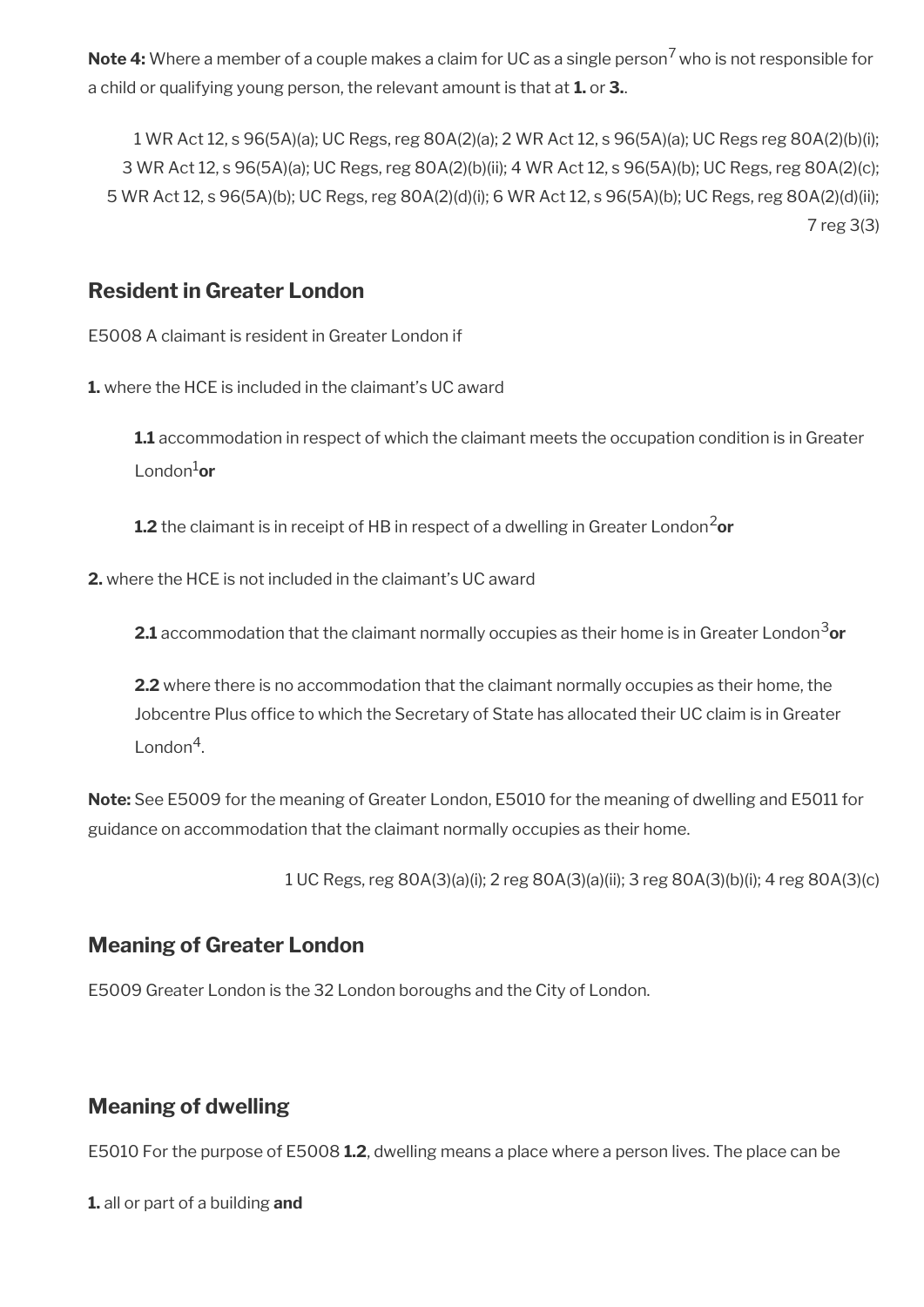$\mathbf 2$ . separate and self-contained or not separate and not self-contained $^1$ .

1 SS CB Act 92, s 137(1)

# <span id="page-5-2"></span>**Accommodation that the claimant normally occupies as their home**

E5011 For the purposes of E5008 **2.1** only, a claimant is to be treated as occupying as their home any accommodation they normally occupy as their home. This will be a matter of fact in each case. It is not a requirement that the claimant is paying rent in respect of the accommodation. A claimant may normally occupy as their home more than one accommodation. If any accommodation a claimant normally occupies as their home is in Greater London, the claimant will be resident in Greater London and the amount of the BC will be as in E5007 **5 1** or **5 2** above. Cases of doubt should be sent to DMA Leeds for advice.

# <span id="page-5-1"></span>**Single person**

E5012 A single person is a person who is not a member of a couple $^1\!$ 

**Note:** See E5006 for guidance on the relevant amount where a member of a couple makes a claim for UC as a single person<sup>2</sup>.

1 WR Act 12, s 96(10); 2 UC Regs, reg 3(3)

# <span id="page-5-0"></span>**Welfare benefits**

E5013 Welfare benefits $^1$  are

**1.** BA<sup>2</sup>

**2.** CHB<sup>3</sup>

**3.** CTC<sup>4</sup>

**4.** ESA<sup>5</sup> (including ESA(IR)<sup>6</sup>)

**5.** HB<sup>7</sup>

 $6.1B<sup>8</sup>$ 

**7.** IS**<sup>9</sup>**

**8.** JSA $^{10}$  (including JSA $(\text{IB})^{11}$ )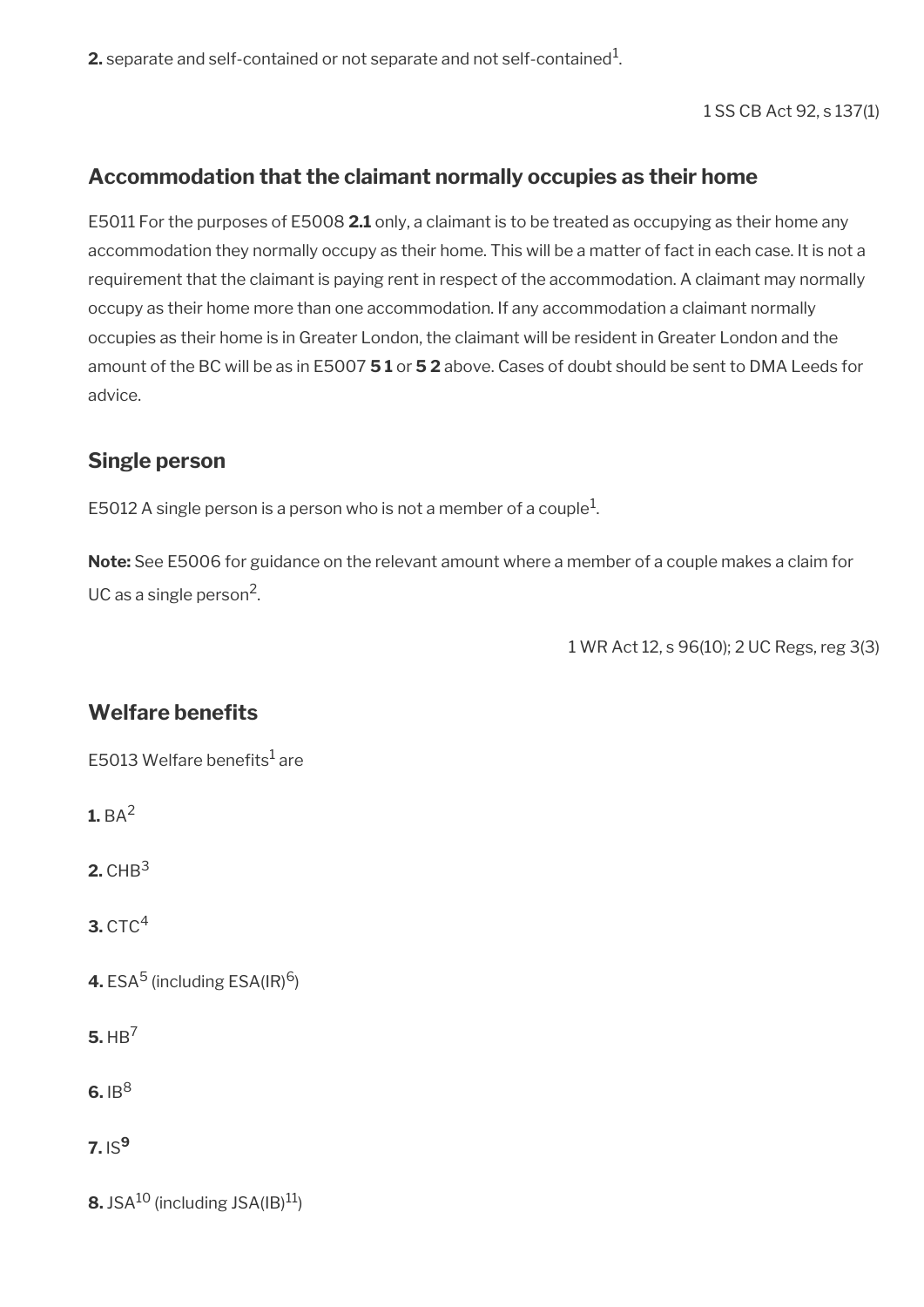**9.** MA<sup>12</sup>

**10.** SDA<sup>13</sup>

**11.** UC

**12.** WP<sup>14</sup>

**13.** WMA<sup>15</sup>

 $14.$  WPA $^{16}$ .

Note: CA and GA are no longer welfare benefits.

1 WR Act 12, s 96(10); 2 SS CB Act 92, s 39B; 3 s 141; 4 TC Act 02, s 1(1)(a); 5 WR Act 07, s 1; 6 s 1(7); 7 SS CB Act 92, s 130; 8 s 30A; 9 s 124; 10 JS Act 95, s 1; 11 s 1(4); 12 SS CB Act 92, s 35 & 35B; 13 s 68; 14 s 38; 15 s 37; 16 s 39A

E5014 – E5015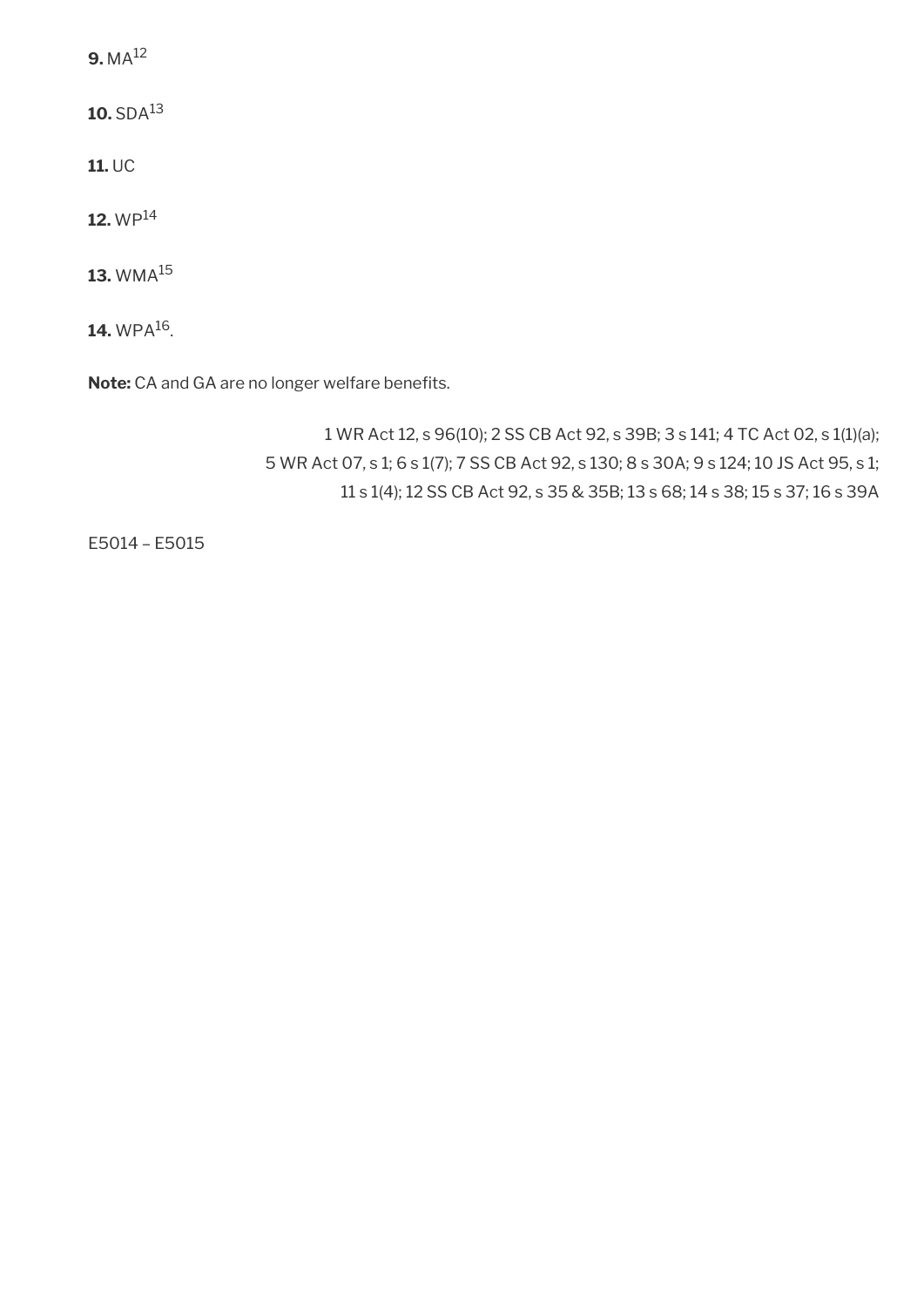# When the benefit cap applies **E5016 - E5030**

[General](#page-7-1) E5016

How to determine total entitlement to welfare benefits E5017 - E5030

## <span id="page-7-1"></span>**General**

E5016 Unless E5041 et seq applies, the DM should apply the BC where the welfare benefits to which a

**1.** single person **or**

**2.** couple

is entitled during the reference period exceed the relevant amount $^1$ .

1 UC Regs, reg 79(1)

## <span id="page-7-0"></span>**How to determine total entitlement to welfare benefits**

## **Welfare benefit not awarded for a month**

E5017 Where a welfare benefit is awarded in respect of a period that is not a month, the monthly amount is calculated in the same way as for unearned income $^1$ . Where this calculation results in a fraction of a penny that fraction is

**1.** disregarded if it is less than 1/2p **or**

**2.** treated as a penny if it is 1/2p or more<sup>2</sup>.

**Note:** See Chapter H5 for guidance on the calculation of the monthly amount of unearned income.

1 UC Regs, reg 80(5); reg 73; 2 reg 6(1)

#### **Example 1**

Alison is entitled to WPA of £139.28 a week. The monthly amount is £603.55 (i.e. £139.28 x 52/12).

#### **Example 2**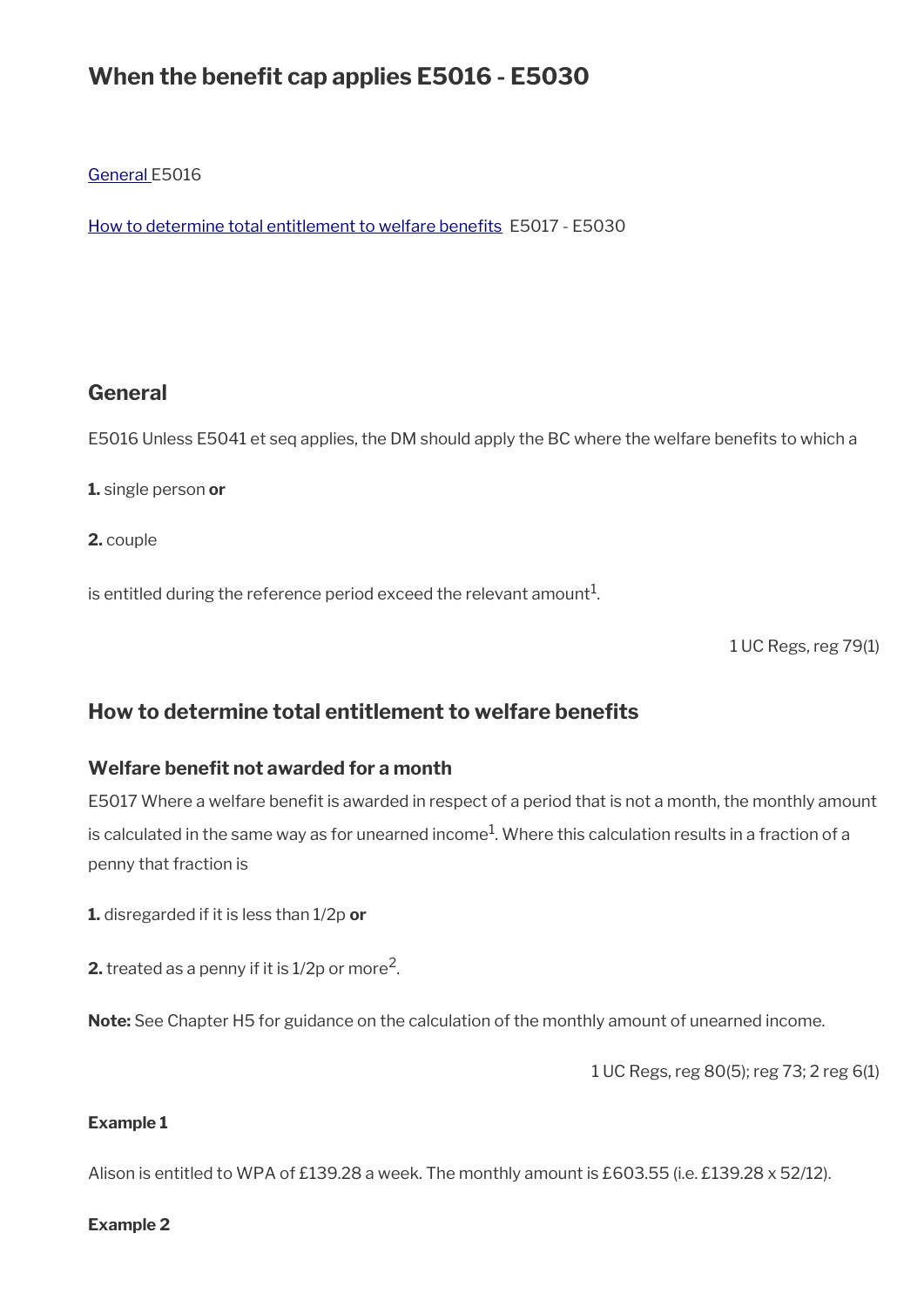Howard and Bernadette have 10 children. Bernadette receives CHB of £563.60 every four weeks, her entitlement being £140.90 a week. Their eldest child Chloe leaves school in June 2014. However, CHB for Chloe remains in payment until the terminal date. For the period spanning the terminal date, Bernadette receives CHB of £536.80, her entitlement being two weeks of £140.90 and two weeks of £127.50. Thereafter, Bernadette receives CHB of £510.00 every four weeks, her entitlement being £127.50 a week. Howard and Bernadette's assessment period ends on 15th of every month. For the assessment period ending 15.8.14, the monthly amount is £610.57 (i.e. £140.90 x 52/12) and for the assessment period ending 15.9.14 and subsequent periods until any further change it is £552.50 (i.e. £127.50 x 52/12) (see Chapter A4 for guidance on supersession where a relevant beneft, including CHB, ceases or is reduced mid assessment period).

## **Amount of welfare benefits**

E5018 Unless E5019 - E5022 apply, the amount of a welfare benefit used to determine total entitlement to welfare benefits is the amount to which a

**1.** single person **or**

**2.** couple

is entitled during the reference period $^1$ . Where the welfare benefit is taken into account as unearned income for the purposes of an award of UC, the amount used is the amount taken into account<sup>2</sup>.

1 UC Regs, reg 80(1); 2 reg 80(4) & reg 66

## E5019 Where

**1.** there is entitlement to a welfare benefit **but** 

## **2.** that welfare benefit is

**2.1** not paid **or**

## **2.2** reduced

because of receipt of an overlapping benefit<sup>1</sup> the amount of that welfare benefit used to determine total entitlement is the amount in payment<sup>2</sup>.

1 SS (OB) Regs; 2 UC Regs, reg 80(1)

## **Example**

Cecilia is entitled to SDA of £75.40 a week and WP of £34.11 a week. As SDA and WP are overlapping benefits, Cecilia receives WP in full (£34.11 a week) and SDA of £41.29 a week (i.e. £75.40 - £34.11). The DM decides that the monthly amount of SDA used to determine Cecilia's total entitlement to SDA as a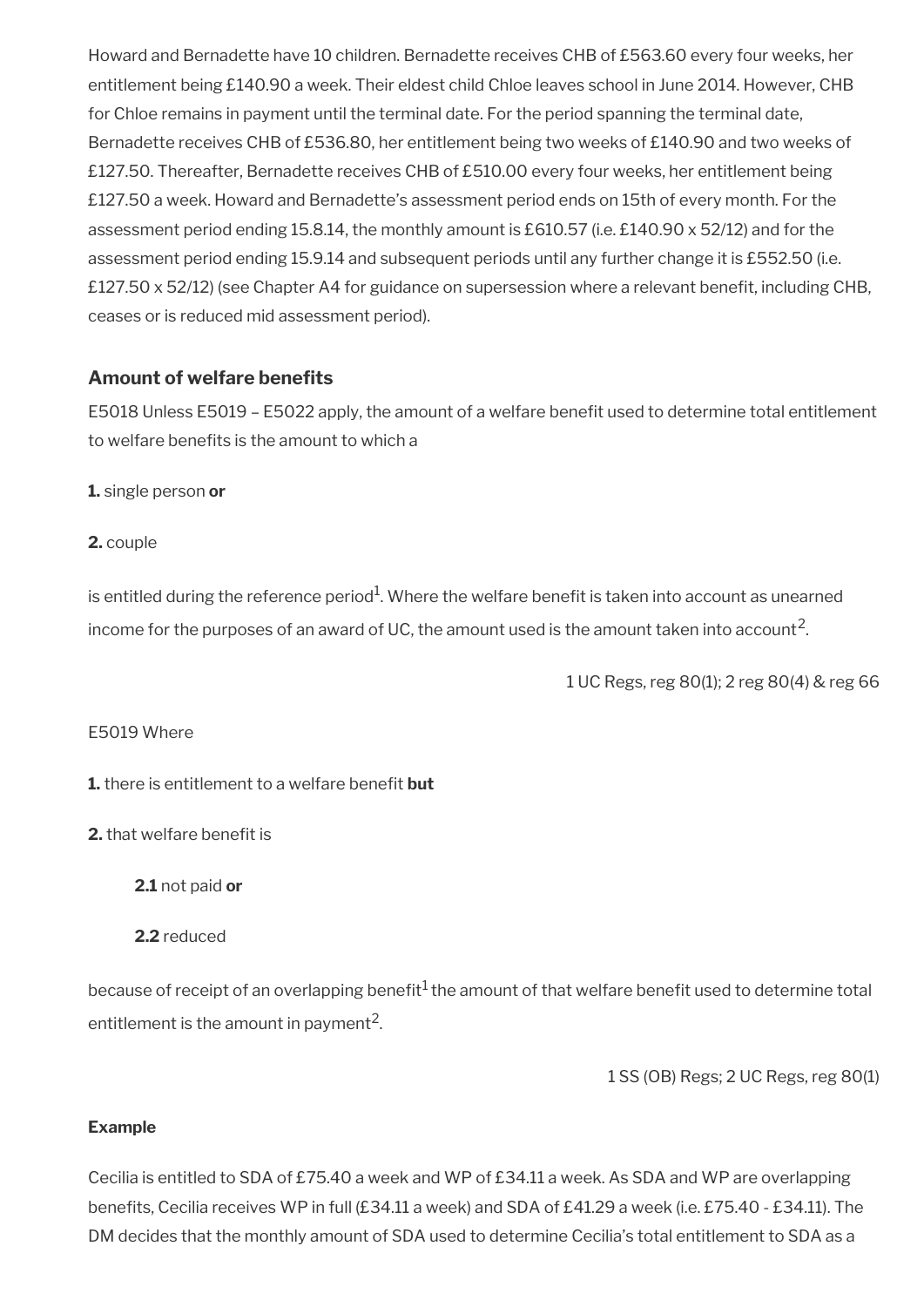E5020 Application of the BC will reduce the level of entitlement to UC. Therefore, when calculating total entitlement to all prescribed welfare benefits for the purposes of the BC, DMs should use the level of entitlement before application of the BC. Where the welfare benefit is UC, the amount<sup>1</sup> used is that before any reduction<sup>2</sup>

**1.** in accordance with E5031 et seq **or**

**2.** for a sanction $^3$ .

**Note:** See E5013 for guidance on welfare benefits and Chapters K1 – K9 for guidance on sanctions.

1 UC Regs, reg 80(2); 2 reg 81; 3 reg 80(2); WR Act 12, s 26 & 27

#### **Example**

Richard and Jacqueline claim UC. They do not live in Greater London and have no children. Their UC entitlement is £2310.68. However, Jacqueline has a higher-level sanction due to ceasing paid work by reason of misconduct. A reduction of £217.00 is imposed. As the amount of £2310.68 is higher than the relevant amount of £1666.67, the DM decides that the BC applies. The DM also decides that the reduction of £217.00 for Jacqueline's sanction is deducted from the relevant amount of £1666.67 so that Richard and Jacqueline receive UC of £1449.67.

#### **Disregard**

E5021 ESA is disregarded as a welfare benefit $^1$  when a person is disqualified $^2$  from receiving itbecause they

**1.** have LCW due to their own misconduct **or**

**2.** fail without good cause to follow medical advice **or**

**3.** fail without good cause to observe the rules of behaviour.

1 UC Regs, reg 80(3); 2 WR Act 07, s 18

#### **Housing benefit**

E5022 Although HB $^1$  is listed as a welfare benefit in legislation it is not to be included when calculating the amount of welfare benefits for UC purposes. The amount to be used is therefore nil<sup>2</sup>.

1 SS CB Act 92, s 130; 2 UC Regs, reg 80(2A)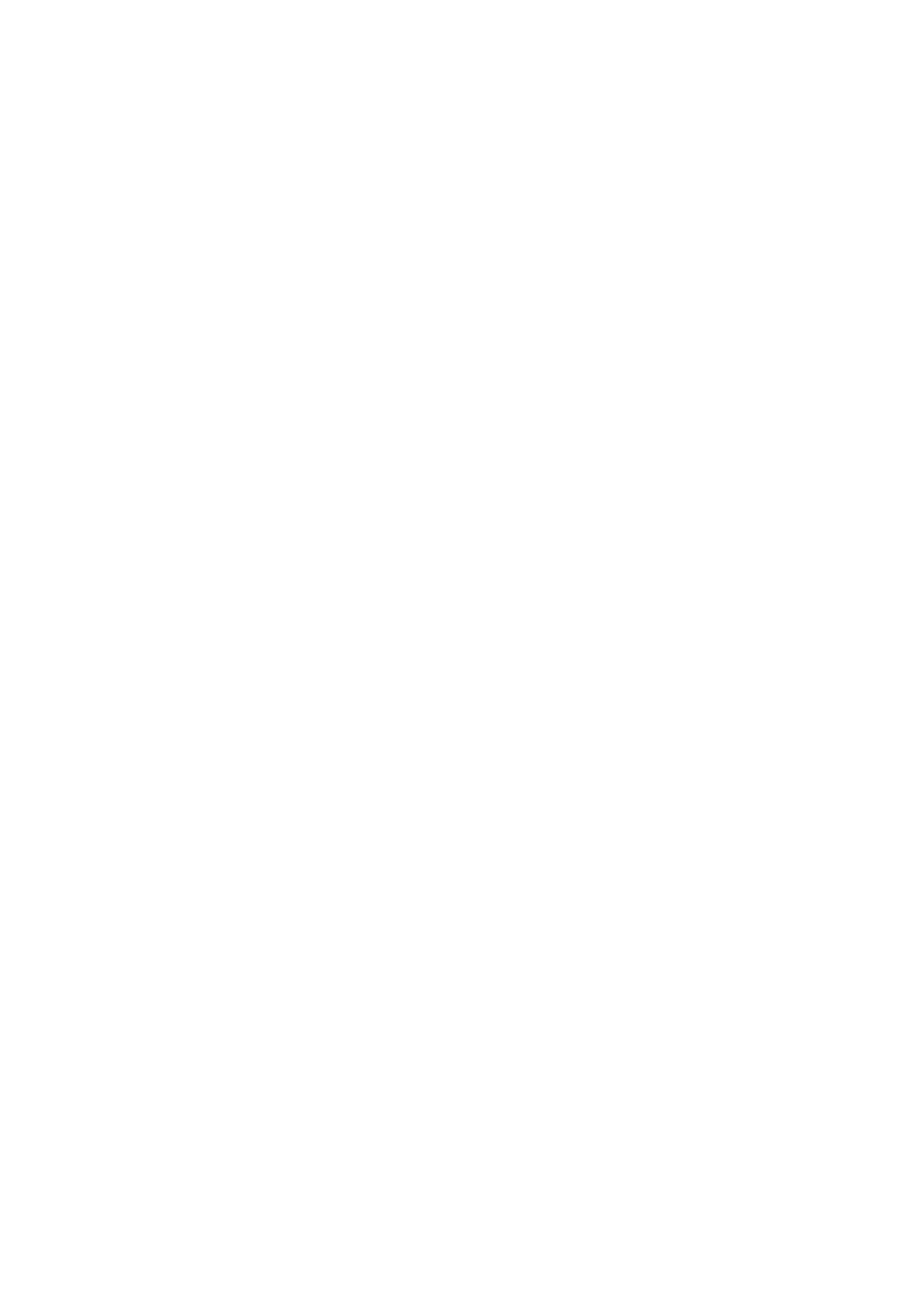# **Reduction of universal credit E5031 - E5040**

E5031 Where the BC applies to an assessment period for an award of UC, the amount of the award is reduced

**1.** by the excess<sup>1</sup>or

**2.** unless E5033 applies, by the excess minus any amount included in the award for the childcare costs element in relation to that assessment period<sup>2</sup>.

**Note:** See Chapter F7 for guidance on childcare costs element.

1 UC Regs, reg 81(1)(a); 2 reg 81(1)(b)

E5032 For the purposes of E5031, the excess is the total amount of welfare benefts that the

**1.** single person is **or**

**2.** couple are

entitled to in the reference period, minus the relevant amount $^1$  (see E5006).

1 UC Regs, reg 81(3)

#### **Example 1**

Raj claims UC. He is single, lives in Greater London and is not responsible for a child or qualifying young person. Raj's UC amount is £1632.56. This exceeds the relevant amount of £1284.17. The DM reduces Raj's UC amount by £348.39, the amount of the excess.

#### **Example 2**

Kevin and Tanya claim UC. They do not live in Greater London and have four children but do not have childcare costs. Tanya is pregnant and receives MA of £136.78 a week. Their UC amount is £1421.12 (i.e. £1557.90 standard allowance plus elements, less £592.71 MA). Tanya also receives CHB of £242.00 every four weeks, her entitlement being £60.50 a week. Kevin and Tanya's total welfare benefts are £2276.00 (i.e. UC of £1421.12, CHB of £262.17 (£60.50 x 52/12) and MA of £592.71 (£136.78 x 52/12)). This exceeds the relevant amount of £1666.67. The DM reduces Kevin and Tanya's UC by £609.33, the amount of the excess.

#### **Example 3**

Ivan and Bridget claim UC. They do not live in Greater London, have four children and have joint monthly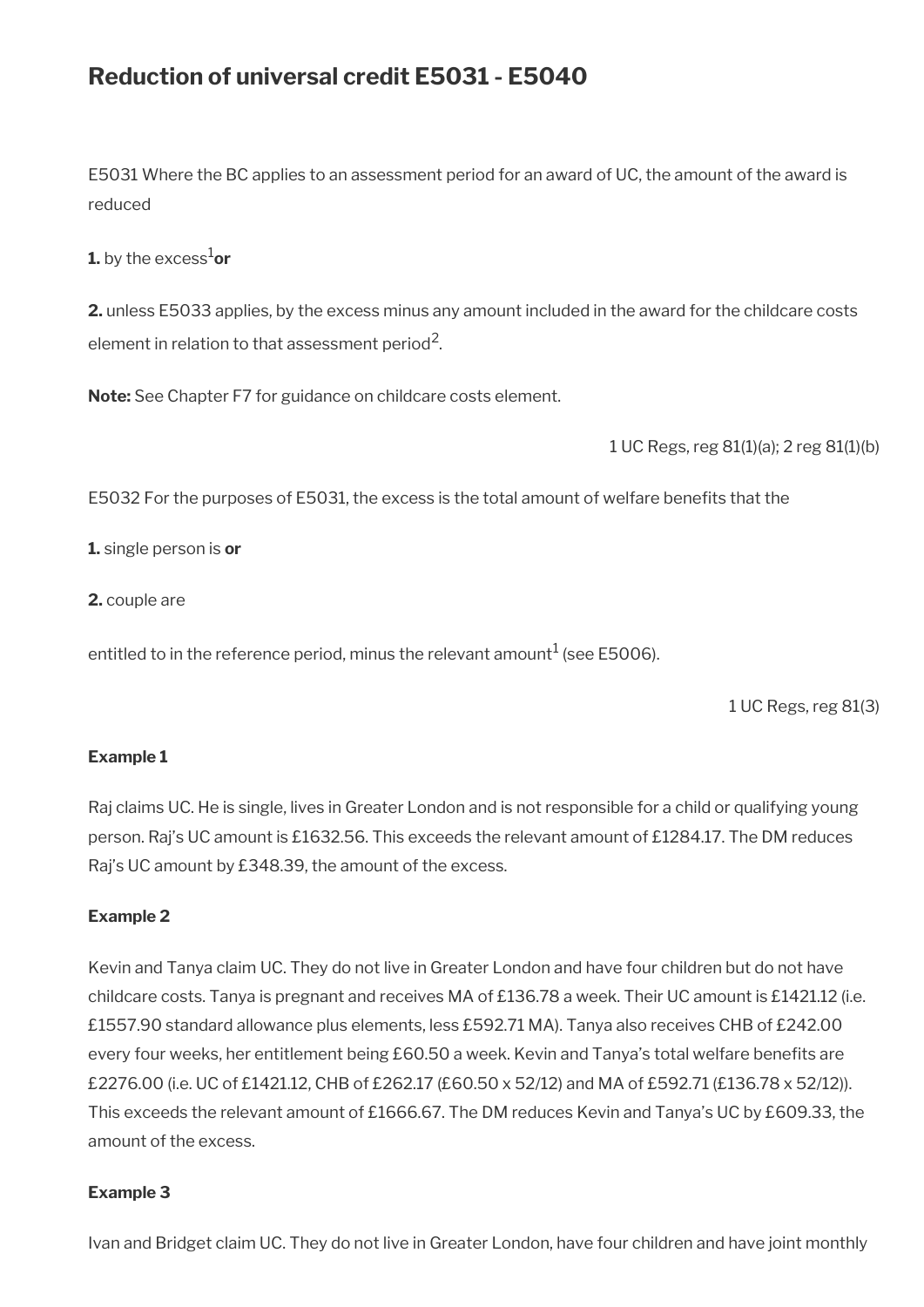earnings of £390.00 with childcare costs of £350.00 a month. Their UC amount is £2710.86 (i.e. standard allowance plus elements and 85% child care costs, less earnings). Bridget also receives CHB of £242.00 every four weeks, her entitlement being £60.50 a week. Ivan and Bridget's total welfare benefts are £2973.03 (i.e. UC of £2710.86 and CHB of £262.17 (£60.50 x 52/12)). This exceeds the relevant amount of £1666.67. The DM reduces Ivan and Bridget's UC by £1008.86 (i.e. the amount of the excess (£1306.36) minus the childcare costs element, which is 85% of their costs (£297.50)).

E5033 E5031  $\mathbf{2}.$  does not apply where the childcare costs element is greater than the excess $^1$ .

**Note:** See Chapter F7 for guidance on childcare costs element which is also subject to a cap so the amount may not be 85% of the costs.

1 UC Regs, reg 81(2)

## **Example**

Leonard and Penny claim UC. They live in Greater London, have two children and have joint monthly earnings of £425.50 with childcare costs of £400.00 a month. Their UC amount is £2063.45 (i.e. standard allowance plus elements and 85% child care costs, less earnings). Penny also receives CHB of £134.80 every four weeks, her entitlement being £33.70 a week. Leonard and Penny's total welfare benefts are 2209.48 (i.e. UC of £2063.45 and CHB of £146.03 (£33.70 x 52/12). This exceeds the relevant amount of £1916.67. However, the amount of childcare costs element, which is 85% of their costs (£340.00) exceeds the excess (£292.81). Therefore, the DM does not reduce Leonard and Penny's UC.

E5034 – E5040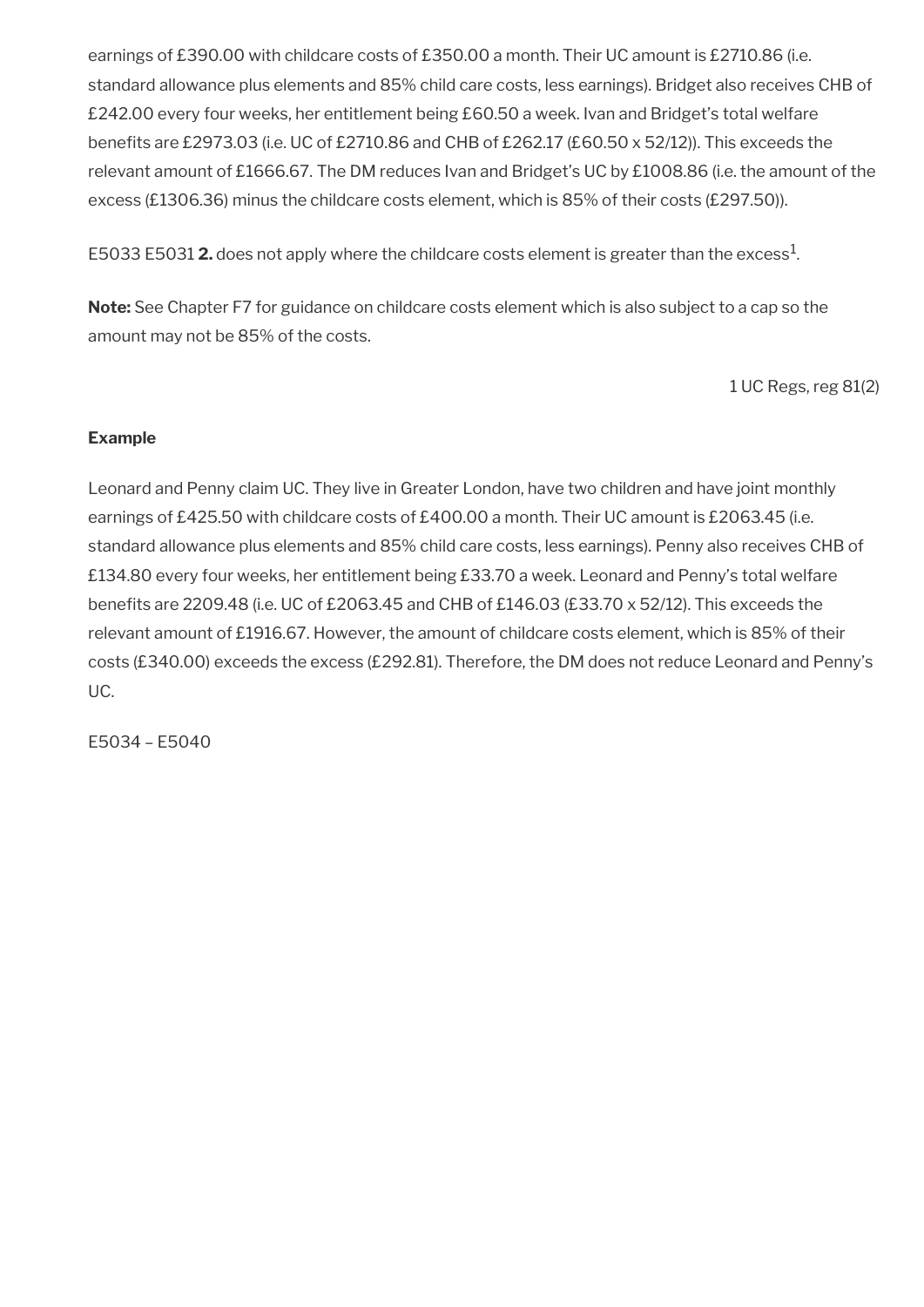# **When the benefit cap does not apply E5041-E5999**

Pathfinder Group E5041

Receipt of certain benefits E5042-5050

[Earnings](#page-15-0) E5051

[Grace period](#page-16-0) E5052-E5999

### <span id="page-13-1"></span>**Pathfinder Group**

E5041 The BC did not apply to people in the Pathfinder Group before 28.10.13<sup>1</sup>.

**Note:** See Chapter M2 for guidance.

*1 UC (TP) Regs, reg 20*

# <span id="page-13-0"></span>**Receipt of certain benefits**

E5042 The BC does not apply where

- **1.** the LCWRA element is included in the award of UC $^{1}$ or
- **2.** a claimant is receiving
	- **2.1** ESA which includes the support component<sup>2</sup>or
	- **2.2** industrial injuries benefit<sup>3</sup> (see E5043) **or**
	- **2.3 "**AA**"** 4 (see E5044) **or**
	- **2.4** a war pension<sup>5</sup> (see E5045) **or**
	- **2.5** a payment under specified legislation<sup>6</sup>or

**3.** a claimant, or a child or qualifying young person for whom a claimant is responsible, is receiving DLA7**or**

**4.** a claimant, or a qualifying young person for whom a claimant is responsible, is receiving PIP8**or**

**5.** a claimant, or a child or qualifying young person for whom a claimant is responsible, is entitled to a payment at **2.2 - 4.** but it is not being received because of<sup>9</sup>

- **5.1** hospitalisation<sup>10</sup>or
- **5.2** residence in
	- **5.2.a** a care home11**or**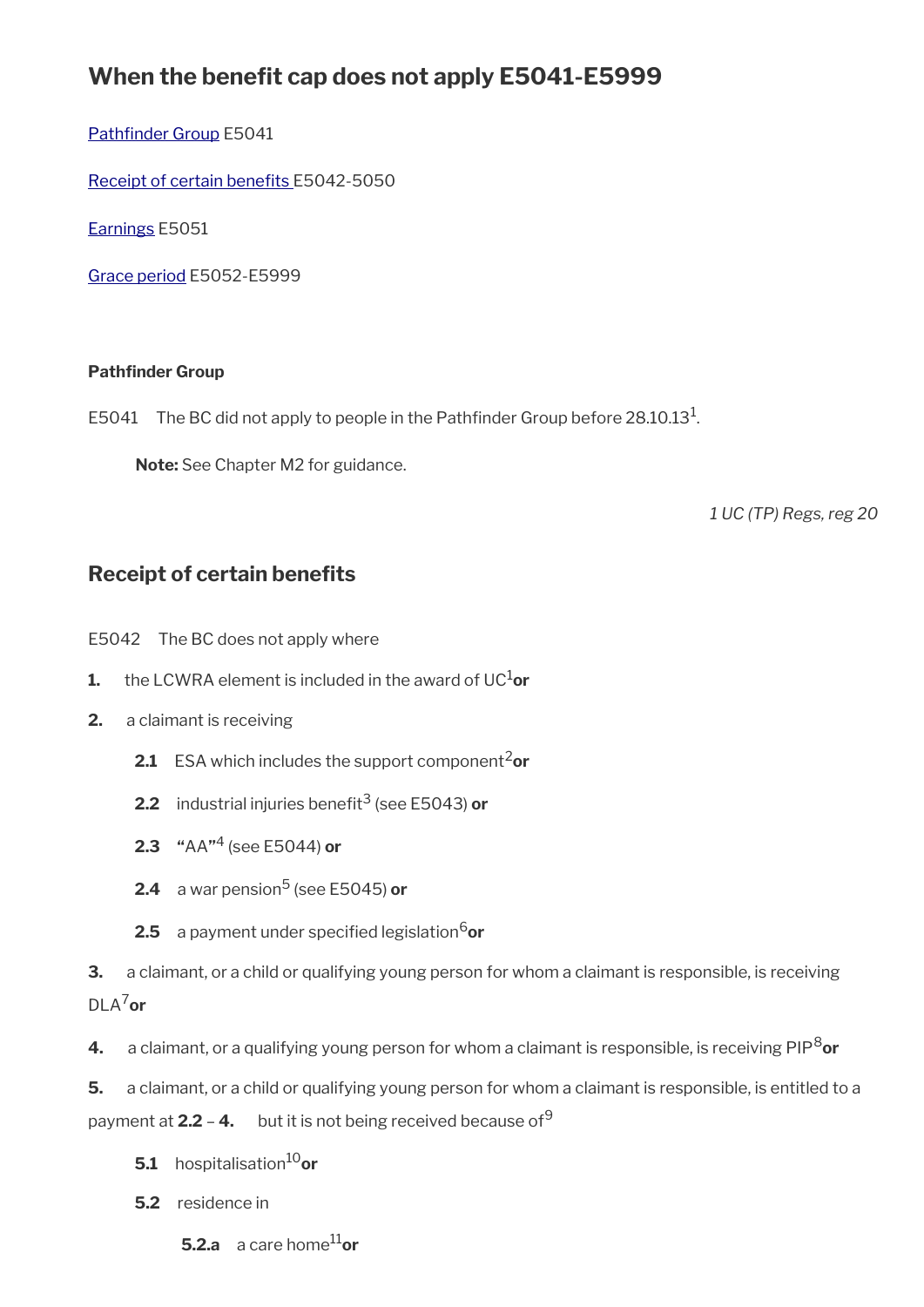## **5.2.b** an institution<sup>12</sup>or

- **6.** a claimant, or a qualifying young person for whom a claimant is responsible, is entitled to CA13 **or**
- **7.** the carer element is included in a UC award<sup>14</sup>or
- **8.**  $\,$  a claimant is entitled to GA $^{15}$ .

*1 UC Regs, reg 83(1)(a); 2 reg 83(1)(a); 3 reg 83(1)(b); 4 reg 83(1)(c); 5 reg 83(1)(d); 6 reg 83(1)(e); Armed Forces and Reserve Forces (Compensation Scheme) Order 2011 art 15(1)(c) or 29(1)(a); 7 UC Regs, reg 83(1)(f); 8 reg 83(1)(g); 9 reg 83(1)(h); 10 SS (AA) Regs, reg 6; Naval, Military and Air Forces etc (Disablement and Death) Pensions Order 2006, art 53; SS (DLA) Regs, reg 8; WR Act 12, s 86; 11 SS (AA) Regs, reg 7; SS (DLA) Regs, reg 9; WR Act 42, s 85; 12 Naval, Military and Air Forces etc (Disablement and Death) Pensions Order 2006, art 53; 13 UC Regs, reg 83(1)(i); 14 reg 83(1)(j); 15 reg 83(1)(k); SS CB Act 92, s 77*

## **Example**

Peter and Jenny claim UC. They do not live in Greater London, have three children but no childcare costs. Their UC amount is £2365.03 (i.e. £2505.08 standard allowance plus elements less £140.05 IIDB). Jenny also receives CHB of £188.40 every four weeks, her entitlement being £47.10 a week. In addition, Peter receives IIDB of £32.32 a week. Peter and Jenny's total welfare benefts exceed the relevant amount of £1666.67. However, as Peter is receiving IIDB the DM decides that the BC does not apply.

#### **Industrial injuries benefits**

E5043 IIBs $^1$ are

- **1.** IIDB
- **2.** REA
- **3.** RA
- **4.** IDB

*1 UC Regs, reg 2(1); SS CB Act 92, Part 5*

#### **"**Attendance allowance**"**

E5044 For the purposes of E5042 **2.3 "**AA**"** means<sup>1</sup>

1.  $AA^2$ 

**2.** CAA and ESDA which is paid with IIDB because disablement has been assessed at 100%<sup>3</sup>

**3.** payments for attendance under the Civilian's Personal Injury Scheme<sup>4</sup> or any similar payment which are made to people who receive a disablement pension because of war injuries suffered as civilians or civil defence volunteers

**4.** any payment for attendance which is a part of WDisP (including severe disablement occupational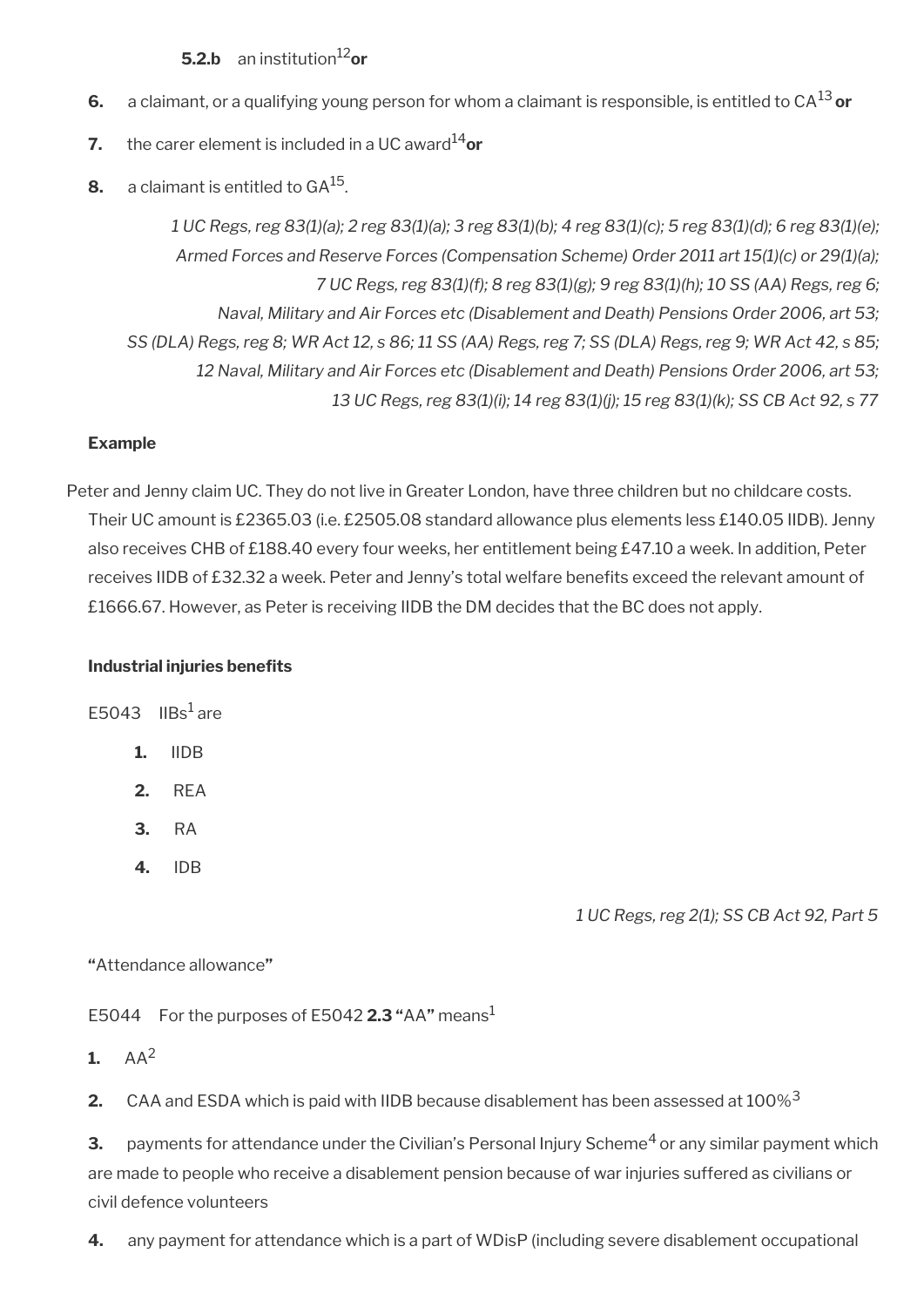allowance paid with CAA)

**5.** AFIP<sup>5</sup> .

*1 UC Regs, reg 2(1); 2 SS CB Act 92, s 64; 3 s 104 & s 105; 4 Personal Injuries (Civilians) Scheme 83, art 14 - 16, 43 or 44; 5 Armed Forces and Reserve Forces (Compensation Scheme) Order 2011*

### **Meaning of war pension**

E5045 For the purposes of E5042 **2.4** a war pension is

 ${\bf 1.} \quad$  any pension or allowance payable under specified legislation $^1$  to a widow, widower or surviving civil partner **or**

**2.** a pension payable to a person as a widow, widower or surviving civil partner under any power of Her Majesty except than under an enactment to make provision about pensions for or in respect of persons who have

**2.1** been disabled **or**

**2.2** died in consequences of service as members of the armed forces of the Crown<sup>2</sup> or

**3.** a payment which is made to a widow, widower or surviving civil partner of a person whose death was attributable to service in a capacity analogous to service as a member of the armed forces of the Crown and whose service in such capacity ended before 31.3.73 under

- **3.1** the Order in Council of 19.12.1881 **or**
- **3.2** the Royal Warrant of 27.10.1884 **or**
- **3.3** the Order by His Majesty of 14.1.22<sup>3</sup> or

#### **4.** a pension

- **4.1** paid by the government of a country outside the UK **and**
- **4.2** which is analogous to any of the
	- **4.2.a** pensions **or**
	- **4.2.b** allowances **or**
	- **4.2.c** payments

at **1.** – **3.**<sup>4</sup> .

*1 UC Regs, reg 83(2)(a); Income Tax (Earnings and Pensions) Act 2003, s 639(2); 2 UC Regs, reg 83(2)(b); 3 reg 83(2)(c); 4 reg 83(2)(d)* 

E5046 – E5050

## <span id="page-15-0"></span>**Earnings**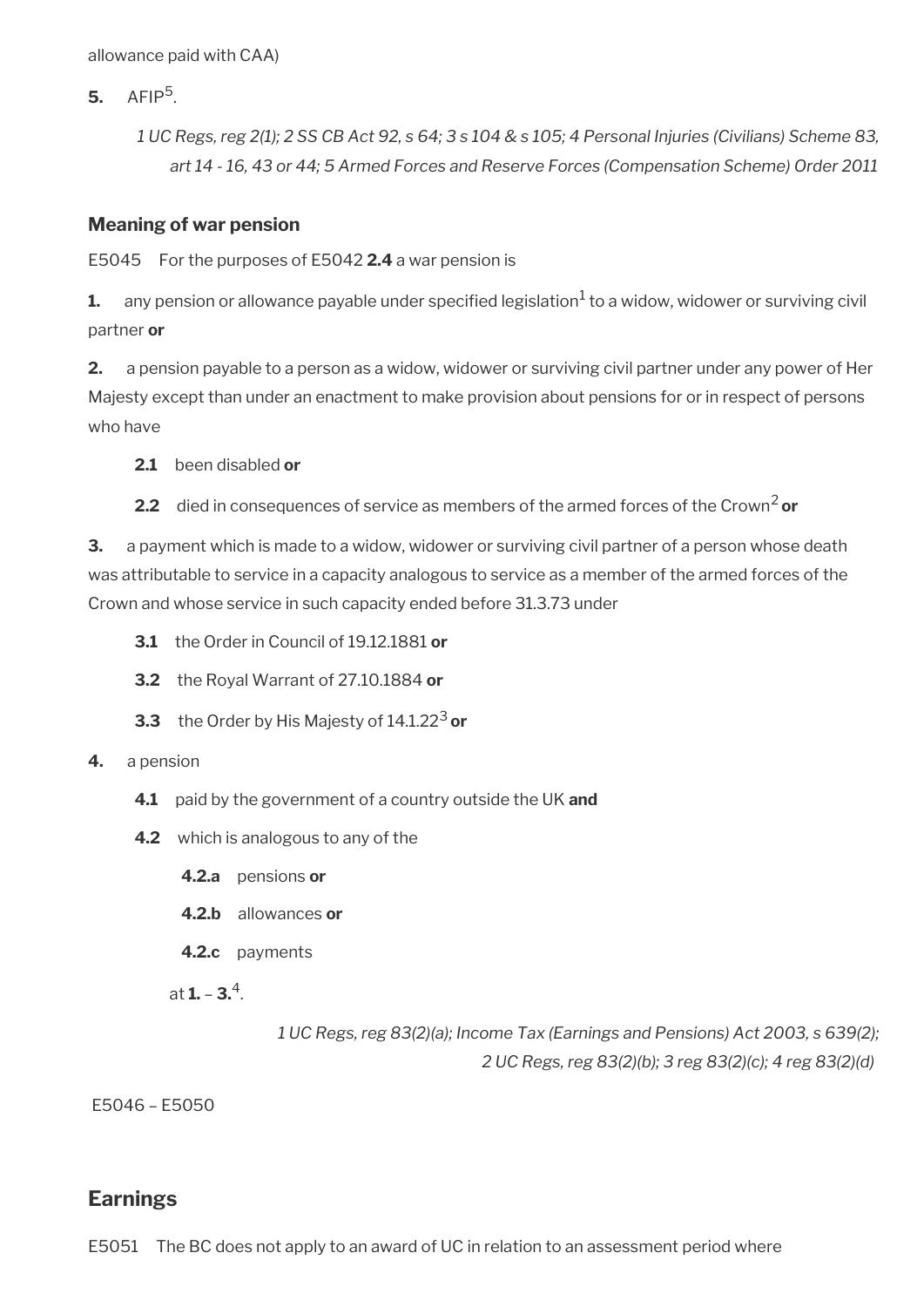- **1.** the
	- **1.1** claimant's earned income **or**
	- **1.2** couple's combined earned income (if the claimant is a member of a couple)

is equal to or exceeds the amount that a person would be paid at the higher NMW rate $^1$  (the national living wage) for 16 hours a week, converted to a net monthly amount by multiplying by 52 and dividing by  $12<sup>2</sup>$ or

- **2.** the assessment period
	- **2.1** falls within a grace period (see E5052) **or**
	- **2.2** is an assessment period in which a grace period begins or ends<sup>3</sup>.

**Note 1:** Earned income does not include any income a person is assumed to have because of the minimum income floor<sup>4</sup> (see ADM Chapter H4).

**Note 2:** See ADM Chapter H3 for guidance on the calculation of earned income for employed earners and ADM Chapter H4 for guidance on the calculation of earned income for S/E earners.

**Note 3:** The calculation at **1.** can be met by a combination of employed and S/E earnings.

**Note 4:** For the purposes of the calculation at **1.**, any fraction should be rounded **down** to the nearest whole pound<sup>5</sup>.

*1 NMW Regs, reg 4; 2 UC Regs, reg 82(1)(a); 3 reg 82(1)(b); 4 reg 82(4) & reg 62; 5 reg 6(1A)(za)*

## **Example**

Gill claims UC. She is single, does not live in Greater London and is not responsible for a child or qualifying young person. She is a S/E hairdresser and has earnings of £596.66 in the assessment period. Gill's UC amount is £1591.23 (i.e. standard allowance plus elements, less earnings). Gill's total welfare benefts exceed the relevant amount of £1116.67. However, as Gill's earnings exceed the higher NMW rate for 16 hours a week in the assessment period  $(E8.21 \times 16$  hours x 52 weeks / 12 months = £569.22, rounded down to £569), the DM decides that the BC does not apply.

## <span id="page-16-0"></span>**Grace period**

E5052 A grace period is a period of 9 consecutive months which begins on the most recent of

**1.** a day falling within the current period of entitlement to UC which is the first day of an assessment period in which

- **1.1** the claimant's earned income **or**
- **1.2** the couple's combined earned income (if the claimant is a member of a couple)

less than the amount calculated in  $E$ 5051<sup>1</sup>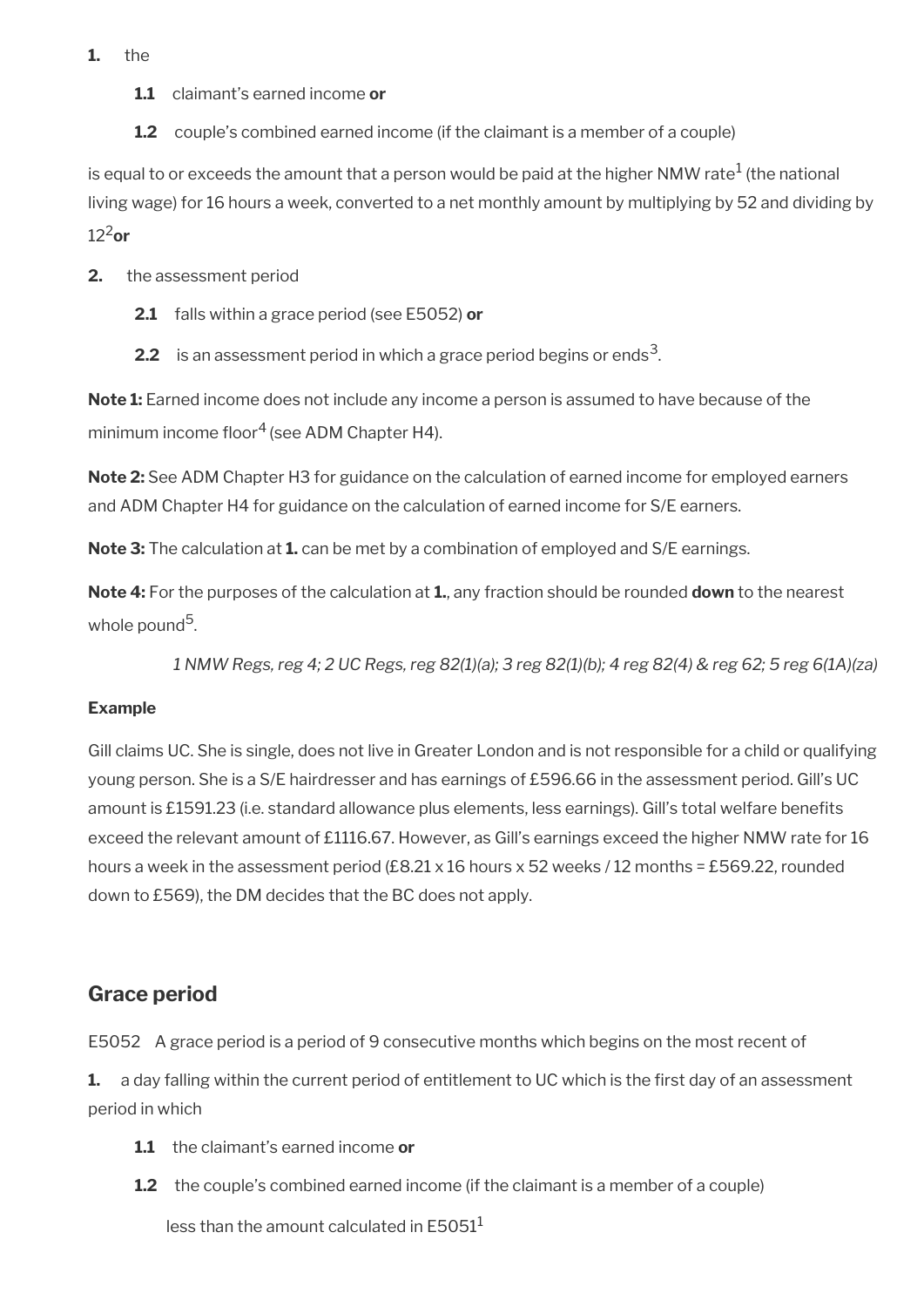**2.** a day falling before the current period of entitlement to UC which is the day after a day on which the claimant has ceased paid work $^2$ 

in respect of which E5053 applies.

*1 UC Regs, reg 82(2)(a); reg 82(2)(b)*

E5053 E5052 applies where, in each of the 12 months immediately preceding the day in E5052 **1.** or **2.**

- **1.** the claimant's earned income **or**
- **2.** the couple's combined earned income (if the claimant was a member of a couple)

was equal to or exceeded the amount calculated in E5051<sup>1</sup>.

*1 UC Regs, reg 82(3)*

### **Example 1**

Cliff and Jean claim UC on 1.11.17 as Cliff finishes work on 31.10.17. On that day Cliff received earnings of £3592.27. He had received that amount in each of the preceding 12 months. They live in Greater London, have no children and no other income. Cliff and Jean's UC amount is £2461.43 (i.e. standard allowance plus elements). This exceeds the relevant amount of £1916.67. However, as Cliff's earnings exceeded the relevant amount in each of the preceding 12 months, the DM decides that Cliff and Jean are eligible for a grace period which will run from 1.11.17 to 31.7.18 and that the BC does not apply until 1.8.18.

#### **Example 2**

Sheldon and Amy receive UC of £2463 (i.e. standard allowance plus elements, less earnings). Their AP ends on 12th of each month. They have two children but no childcare costs. In addition to UC, Amy receives CHB of £134.80 every four weeks, her entitlement being £33.70 a week. Sheldon also has earnings of £530.86, which he had received for more than 12 months. The BC did not apply. Sheldon's hours reduce and on 31.3.17 he receives £423.62. The DM decides that Sheldon and Amy are eligible for a grace period which will run from 13.3.17 to 12.12.17 and that the BC does not apply until13.12.17.

#### **Example 3**

Tony finishes work on 31.3.17. He lives in Greater London and claims UC on 1.4.17. His UC amount is £1710.39 (i.e. standard allowance plus elements). This exceeds the relevant amount of £1284.17. On the day he finished work Tony received earnings of £460.25. However, he only received that amount for 6 months. Before that 6 month period Tony's earnings were less than the relevant amount. The DM decides that Tony is not eligible for a grace period and applies the BC.

## **Example 4**

Matthew and Mary claim UC on 31.5.17 as Matthew fnishes work on 30.5.17. On that day Matthew received earnings of £2645.39. He had received more than that amount in each of the preceding 12 months. They do not live in Greater London and have no children. However, Mary has earnings of £403.98. Matthew and Mary's UC amount is £2196.06 (i.e standard allowance plus elements, less